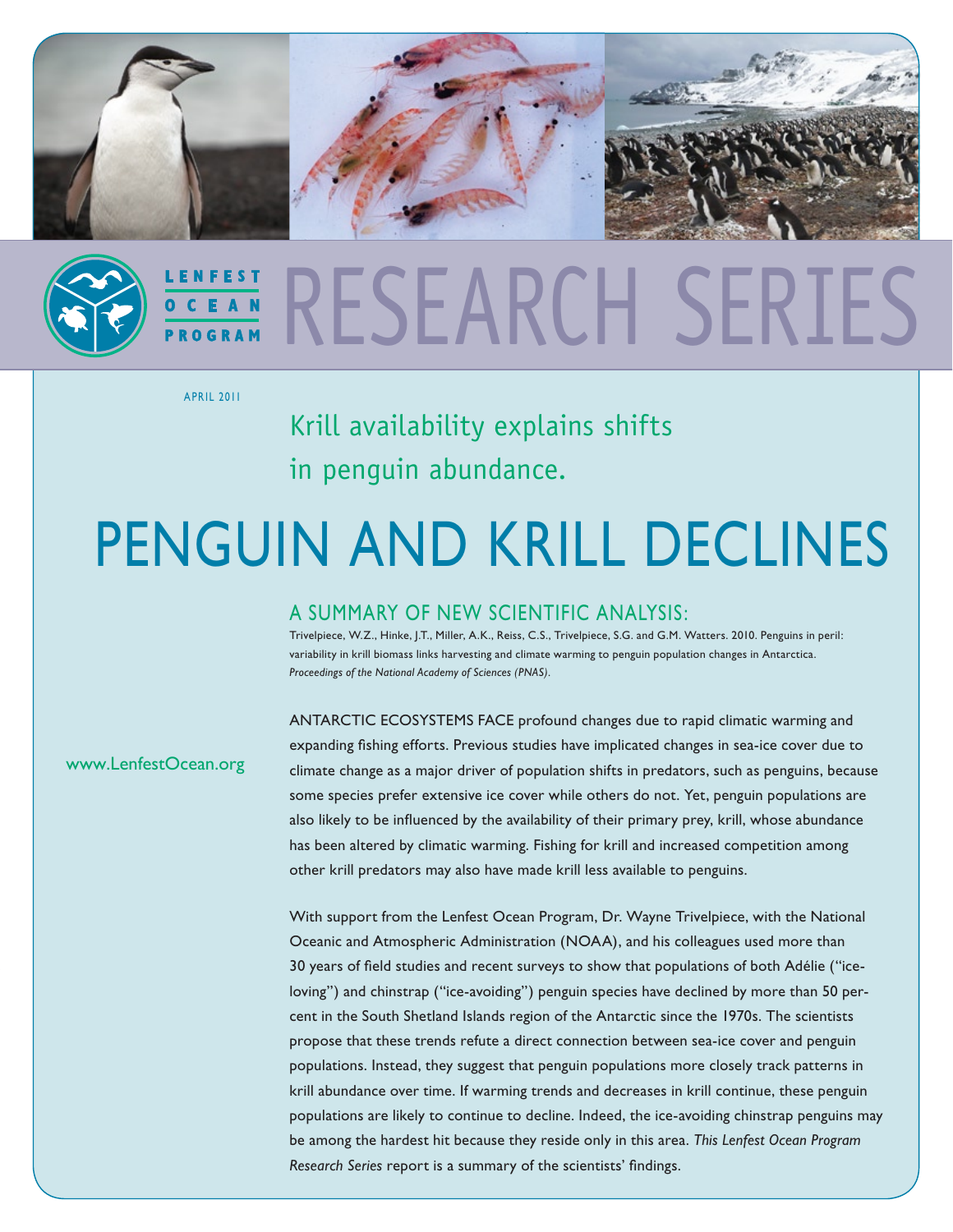#### Sea-ice, penguins and krill in the Antarctic



The Antarctic is among the fastest warming ecosystems on the planet, with 5–6 °C increases in mean winter air temperatures in the last few decades. Some have predicted that climate change will influence predators in this region, such as penguins, primarily through the availability of winter sea-ice cover. In particular, Adélie penguins favor sea-ice habitat in the winter, while chinstrap penguins forage in ice-free water during that time. The "sea-ice hypothesis" proposed by some scientists predicts that as winter sea-ice declines in the Antarctic due to a warming climate, the "ice-loving" Adélie penguin populations will decline, while the "ice-avoiding" chinstrap populations will increase.

However, the abundance of the primary prey of these penguins, a tiny crustacean called krill, also plays a crucial role in penguin population dynamics. Although krill populations exhibit a great deal of variability over time and in different regions, krill reproductive success depends in large part on sufficient sea-ice extent and duration, which is contingent on climatic warming trends. Thus, availability of prey could influence penguin populations more directly than access to sea-ice. However, teasing apart the relative impacts of possible influences on predator populations has proven difficult due to a lack of long-term monitoring data.

#### **Krill Shortage a top reason for penguin losses**



1977 1978 1979 1980 1981 1982 1983 1984 1985 1986 1987 1988 1989 1990 1991 1992 1993 1994 1995 1996 1997 1998 1999 2000 2001 2002 2003 2004 2005 2006 2007 2008 2009 Note: Data for 1983 not available.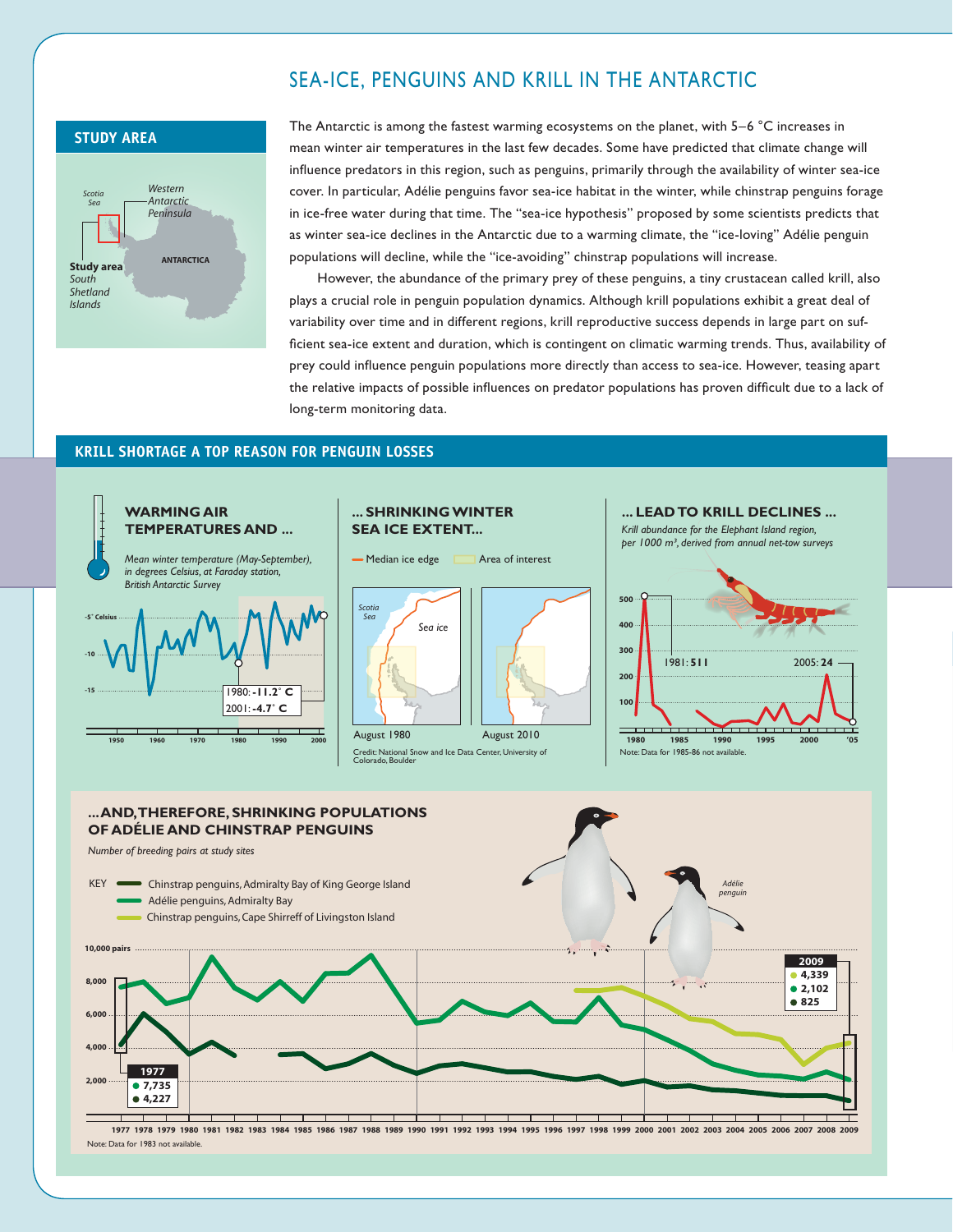#### Study Design

In order to address the impacts of sea-ice and krill on penguin populations, Dr. Trivelpiece and his colleagues analyzed an extensive data set consisting of 30 years of field work on population size and breeding success of Adélie and chinstrap penguins in the South Shetland Islands in Antarctica. The scientists also assessed krill abundance, air temperature changes and sea-ice levels in the region during the same time period to explore the relationship between these factors and penguin abundance.



#### **Krill**

Antarctic krill, *Euphausia superba*, are tiny, shrimp-like crustaceans that serve as the key prey for many predators like penguins, seals, whales and seabirds, as well as the target of an expanding commercial fishery aimed in part at obtaining ingredients for aquaculture feeds. In many areas, the commercial fishery operates in the feeding grounds of breeding, krill-dependent predators, such as penguins.



#### Krill Availability Explains Shifts in Penguin Abundance

Instead of finding sustained increases in some penguin populations, Dr. Trivelpiece and his colleagues showed that both Adélie ("ice-loving") and chinstrap ("ice-avoiding") penguins and krill abundance have generally decreased over the last 30 years, even as sea-ice cover has started to diminish. Their results suggest that trends in krill biomass explain fluctuating penguin populations more effectively than sea-ice cover alone.

The scientists used previous studies of penguin and krill abundance to support their hypothesis that penguin populations are tracking krill abundance. For example, others have estimated that 150 million extra tons of krill might have been available to other krill predators, such as penguins, following intensive whaling in the 19th and early 20th century. Indeed, some studies show that Adélie and chinstrap penguin populations followed this change and increased between the 1930s and 1970s. Since then, however, climatic warming, a targeted krill fishery and recovering whale and fur seal populations have depressed krill abundance by almost 80 percent in the Southern Ocean. Accordingly, Dr. Trivelpiece's study estimates that populations of both Adélie and chinstrap penguins have declined in the South Shetland Islands by more than 50 percent, and other studies have shown declines of up to 75 percent in nearby regions during this time. If warming continues, winter sea-ice may disappear from much of this region and exacerbate krill and penguin declines.

These findings are particularly critical for chinstrap penguins because they breed almost exclusively in the Scotia Sea region, unlike Adélie penguins, which have southern breeding refuges in the Indian Ocean and Ross Sea. Once thought to benefit from diminished sea-ice, chinstrap penguins may instead be among the most vulnerable to climatic warming. Given their limited range, the authors suggest that chinstrap penguins be evaluated by the International Union for the Conservation of Nature for a higher status within their Red List, which describes the vulnerability of a species or population to extinction.